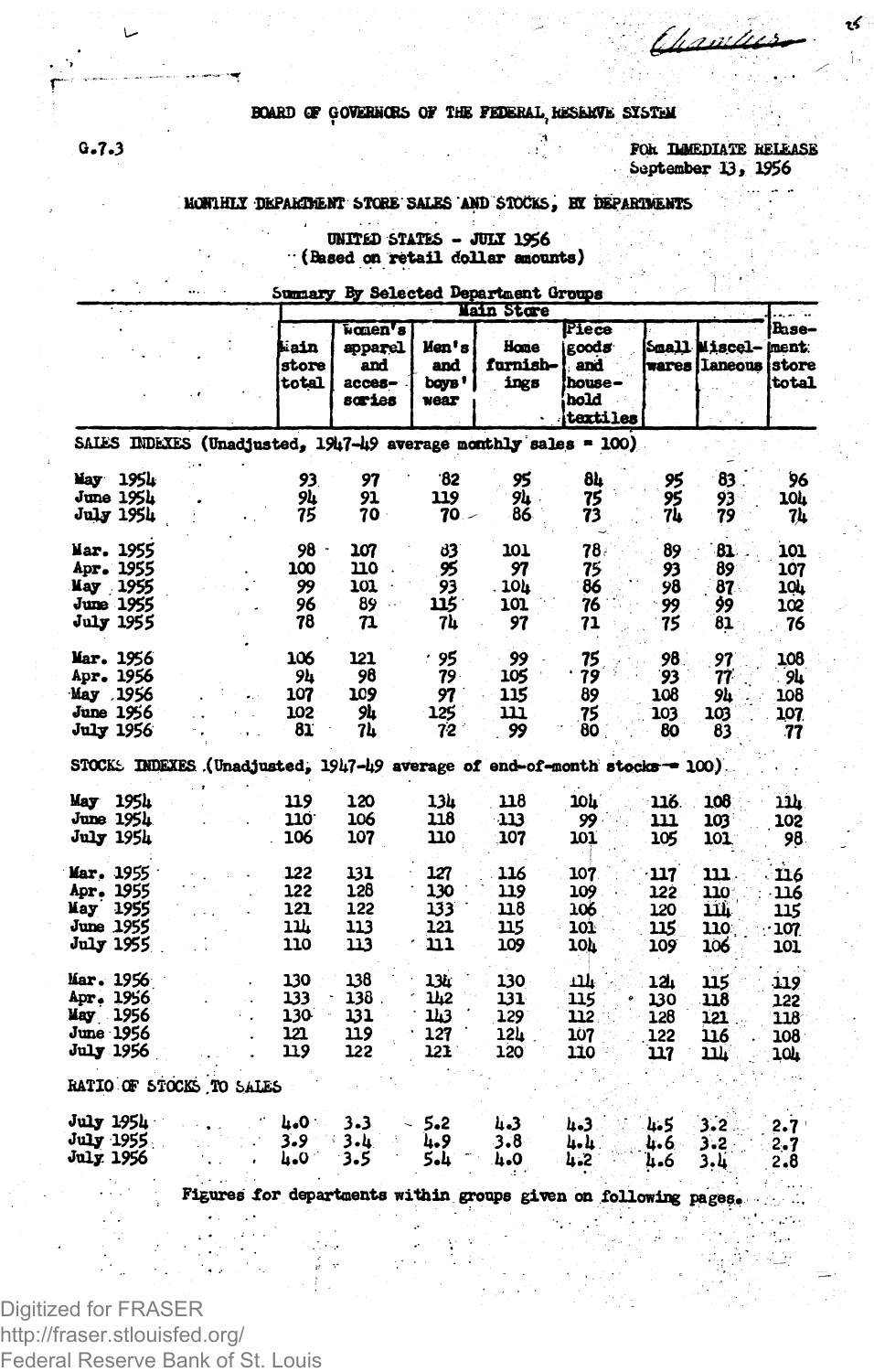ما 1

# HONTHLY DEPARTMENT STORE SALES AND STOCKS, BY DEPARTMENTS

## UNITED STATES - JULY 1956

|                                                     | Percentage change from |                     |                   |          |             |                     |                                                                                                     |  |  |
|-----------------------------------------------------|------------------------|---------------------|-------------------|----------|-------------|---------------------|-----------------------------------------------------------------------------------------------------|--|--|
|                                                     | corresponding period   |                     |                   |          | katio of    |                     | Unadjusted                                                                                          |  |  |
|                                                     |                        | a year ago          |                   |          |             | stocks tol indexes  |                                                                                                     |  |  |
| Department                                          |                        |                     | <b>Stocks</b>     | sales 1/ |             | 1(1947-49           |                                                                                                     |  |  |
|                                                     |                        | <b>Sales during</b> | (end of           |          |             | av.=100 <u>2</u> /) |                                                                                                     |  |  |
|                                                     |                        | period              | nonth)            |          | July        |                     | $\overline{\phantom{a}}$ $\overline{\phantom{a}}$ $\overline{\phantom{a}}$ $\overline{\phantom{a}}$ |  |  |
|                                                     |                        | July Jan. July      | July <sup>-</sup> |          |             |                     | 1956 1955 Sales Stocks                                                                              |  |  |
| GRAND TOTAL-entire store                            | + 3                    | + h                 | + 8               |          | $3.8$ 3.6   |                     |                                                                                                     |  |  |
| <b>MAIN STORE TOTAL</b>                             | + և                    | + հ                 | + 8               | 4.0      | $3 - 9$     | 81                  | 119                                                                                                 |  |  |
| PIECE GOODS, HOUSEHOLD TEXTILES                     | $+12$                  | + 3.                | + 6               | 4.2      | հետև        | 80                  | 110                                                                                                 |  |  |
| Piece goods                                         | + 5                    | - 2                 | - 1               | 5.1      | 5.4         | كلأ                 | 85                                                                                                  |  |  |
| Silks, velvets, synthetics                          | + 9                    | + 1                 | + 1               | 6.2      | 6.6         | 35                  | 75                                                                                                  |  |  |
| woolen yard goods                                   | $+20.$                 | $+2$                | – ៤               | 7.9      | 9.7         | 31                  | 82.                                                                                                 |  |  |
| Cotton yard goods                                   | + L                    | - 3                 | - 1               | $-3-3$   | 3.5         | 86                  | 112                                                                                                 |  |  |
| Household textiles                                  | +15                    | + 5                 | + 9               | 3.8      | 4.0         | 103                 | 123                                                                                                 |  |  |
| Linens and towels                                   | $+13$                  | ÷ś                  | + 8               | لبامية   | 4.5         | 93                  | 112                                                                                                 |  |  |
| Domestics--muslins, sheetings                       | +15                    | $+8$ -              | $+10$             | 3.1      | 3.2         | 123                 | 151                                                                                                 |  |  |
| Elankets, comforters, spreads                       | +18                    | + h                 | + 9               | 4.0      | 4.4         | 99                  | 124                                                                                                 |  |  |
| SMALL WARES                                         | + 7                    | + 7                 | + 8               | 4.6      | 4.6         | 80                  | 117                                                                                                 |  |  |
| Laces, trimmings, embroideries,                     |                        |                     |                   |          |             |                     |                                                                                                     |  |  |
| and ribbons                                         | $+9$                   | + 4                 | $+3$              | 4.8      | 5.0         | 66                  | 102                                                                                                 |  |  |
| Notions                                             | ۰<br>4                 | + 4                 | $+9.$             | 4.3      | 4.1         | 87                  | 133                                                                                                 |  |  |
| Toilet articles, drug sundries                      | + 5                    | +10                 | +10               | 3.8      | 3.6         | 97                  | 113                                                                                                 |  |  |
| Silverware and jewelry                              | $+7.$                  | + 5                 | $+9$              |          | 6.0.5.9     | 69                  | 121                                                                                                 |  |  |
| Silverware and clocks<br>$\mathcal{L}^{\text{max}}$ | + 6                    | + 6                 | $+13$             | 7.8      | 7.և         | 71                  | 1L8                                                                                                 |  |  |
| Costume jewelry                                     | $+7$                   | + 3                 | + 8               |          |             |                     | 105                                                                                                 |  |  |
|                                                     | +11                    |                     |                   |          | $3.5 - 3.5$ | 73                  |                                                                                                     |  |  |
| Fine jewelry and watches                            |                        | +11 .               | + 5               |          | 9.9 10.1    | 64                  | 103                                                                                                 |  |  |
| Art needlework                                      | +11                    | $+1$                | - 1               | 5.8      | 6.6         | 61                  | 100                                                                                                 |  |  |
| Books and stationery                                | $+10$                  | $+7$                | + 5               | 4.6      | հ.8         | 72                  | .118                                                                                                |  |  |
| Books and magazines                                 | + 9                    | +11                 | $+5$              | 3.6      | 3.7         | 76                  | 105                                                                                                 |  |  |
| Stationery                                          | +10                    | + 5                 | ĵ.<br>+ 6         | 5.1      | $5 - 3$     | 70                  | 12h                                                                                                 |  |  |
| WOMEN'S APPAREL AND ACCESSORIES                     | + 4                    | + h                 | + 8               | 3.5      | 3.4         | 74                  | 122                                                                                                 |  |  |
| women's accessories                                 | + h                    | + 3                 | + 6               | 4.1 4.0  |             | 73                  | 120                                                                                                 |  |  |
| Neckwear and scarfs                                 | + 8                    | + h                 | + 7               | 2.8      | 2.8         | 8h                  | 128                                                                                                 |  |  |
| <b>Handkerchiefs</b>                                | $+6$                   | + 1                 | - 3               | 4.9      | 5.2         | 38                  | 61                                                                                                  |  |  |
| Alllinery                                           | ÷u                     | + 5                 | + 5               | 2.0      | 2.2         | 38                  | 70                                                                                                  |  |  |
| *omen's and children's gloves                       | $+17$                  | $+6$                | ٥                 | 8.3      | 9.8         | 34                  | 79                                                                                                  |  |  |
| Corsets and brassieres                              | + h                    | $+5$                | $+ 6$             | باء3     | 3.4         | 115                 | 150                                                                                                 |  |  |
| Women's, children's hosiery                         | + 3                    | - 1                 | + 5               | 3.7      | 3.6         | 55                  | 116                                                                                                 |  |  |
| Underwear, slips, and negligees                     | - 4                    | $\mathbf{o}$ .      | + 7               | 3.1      | 2.8         | 75                  | 105                                                                                                 |  |  |
| Anit underwear                                      | ٥                      | + 1                 | + 8               | 3.2      | 3.0         | 94                  | 136                                                                                                 |  |  |
| Silk & muslin underwear, slips                      | - 6                    | - 1                 | + 7               | 3.2      | 2.8         | 69                  | 95                                                                                                  |  |  |
| hegligees, robes, loung. apparel                    | - 4                    | -2<br>۰             | $-47$             | 2.4      | 2.2         | 69                  | 84                                                                                                  |  |  |
| Infants' wear                                       | $+10$                  | $+3$                | + 6 -             | 3.9      | 4.1         | 81                  | 127                                                                                                 |  |  |
| Handbags, small leather goods                       | +3 =                   | + h                 | + 8               | 3.3      | $3 - 2$     | 69                  | 110                                                                                                 |  |  |
| women's and children's shoes                        | $+8$                   | + 5                 | +8                | 6.L      | 6.4         | 82                  | 112                                                                                                 |  |  |
| Children's shoes                                    | $+7$                   | $+3$ .              | $-10$             | 6.6      | 6.4         |                     | 150                                                                                                 |  |  |
| women's shoes                                       | +8⊹                    | $+6$                | +8                | 6.4 ·    | 6.4         | 73<br>83            | 139                                                                                                 |  |  |
|                                                     |                        |                     |                   |          |             |                     |                                                                                                     |  |  |

Digitized for FRASER<br>http://fraser.stlouisfed.org/<br>Federal Reserve Bank of St. Louis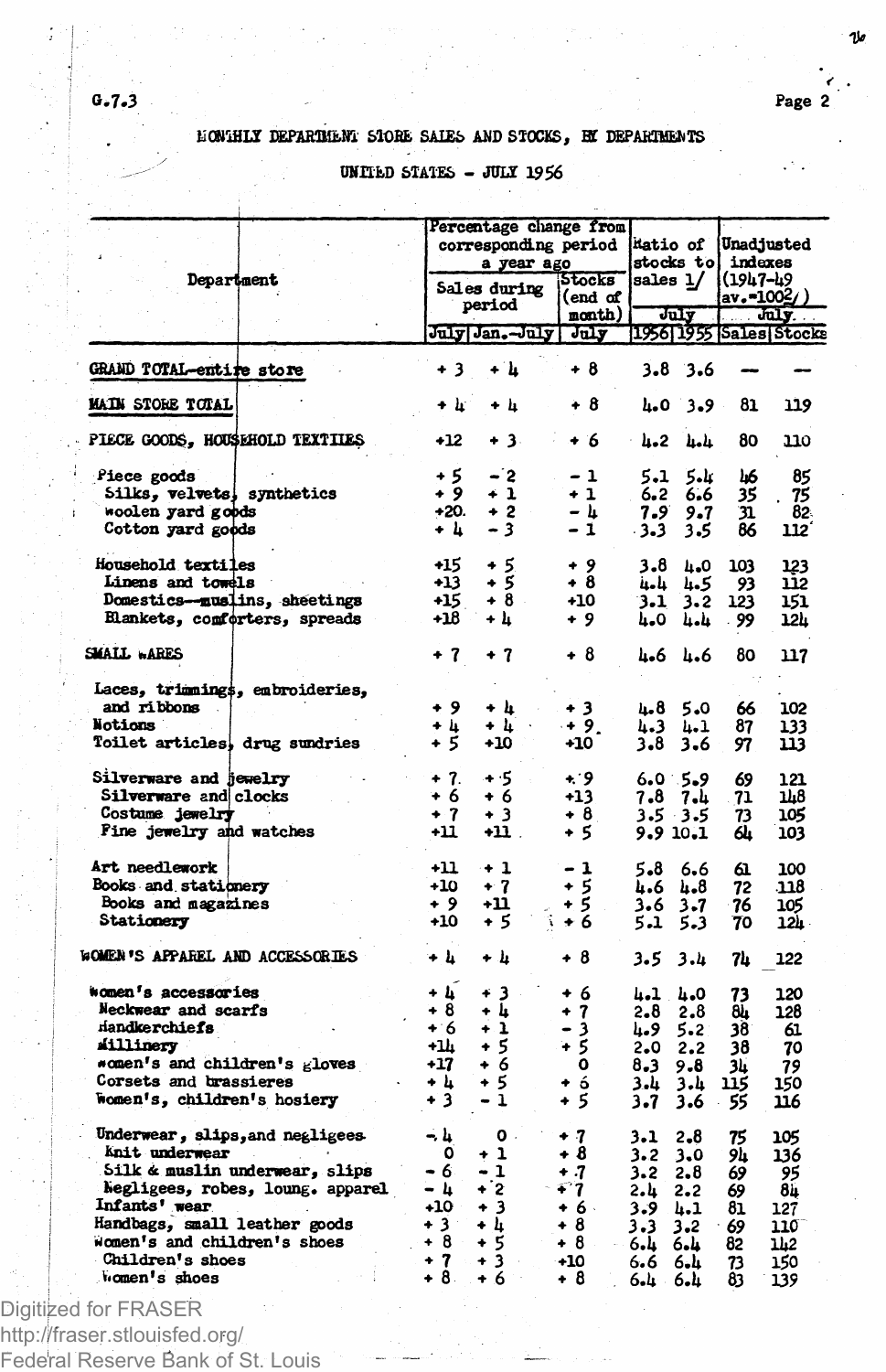UNITED STATES - JULY 1956

|                                                                         |                               | Percentage change from<br>corresponding period<br>a year ago | <b>Ratio of</b><br>stocks to |                 | Unadjusted<br>indexes |                                  |                 |  |
|-------------------------------------------------------------------------|-------------------------------|--------------------------------------------------------------|------------------------------|-----------------|-----------------------|----------------------------------|-----------------|--|
| Department                                                              |                               | Sales during                                                 | Stocks<br>(end of            | sales $\lambda$ |                       | (1947-49<br>sv.=1003/            |                 |  |
|                                                                         | period<br>July Jan.-July July |                                                              | month                        | تتس             |                       | July<br>1956 1955   Sales Stocks |                 |  |
|                                                                         |                               |                                                              |                              |                 |                       |                                  |                 |  |
| wOMEN'S APPAREL, ACCESSORIES (Cont.)                                    |                               |                                                              |                              |                 |                       |                                  |                 |  |
| women's apparel                                                         | + is                          | + h<br>$+2$                                                  | $+10$<br>$+6.$               | 2.9.<br>4.6     | 2.8<br>5.2            | 75<br>37.                        | T<br>124<br>103 |  |
| momen's, misses' coats & suits                                          | $+19.$<br>+25                 | $+5$                                                         | $+9.$                        | հ.8             | 5.6                   | 37                               | 113             |  |
| "cmen's, misses' coats                                                  | $+13$                         | – հ                                                          | – և                          | 4.0             | 4.7                   | 36                               | 78              |  |
| women's, misses' suits                                                  | + 9                           | + 6                                                          | $+13$                        | $3 - 2$         | 3.1                   | 79                               | 145             |  |
| Juniors' and girls' wear                                                | +10                           | + 8                                                          | +1h-                         | 2. u            | 2.3                   | 75                               | 127             |  |
| Juniors' coats, suits, dresses                                          | + 9                           | + 4.                                                         | +12                          | 4.0             | 3.9                   | öЩ.                              | 159             |  |
| Girls' wear                                                             |                               |                                                              |                              |                 |                       |                                  |                 |  |
| women's and misses' dresses                                             | + 1.                          | + 3                                                          | $+12$                        | 1.9             | 1.7                   | 75                               | 95              |  |
| Inexpensive dresses                                                     | $+2.$                         | + 4                                                          | - 13                         |                 | 1.4 1.3               | 81                               | 93              |  |
| Better dresses                                                          | + 3                           | + h                                                          | +14                          | 2.5             | 2.3                   | 73                               | 98              |  |
| Elouses, skirts, sportswear                                             | $+2$                          | + 5                                                          | $+16$                        | $2 - 8$         | 2.5                   | 112                              | 163.            |  |
| Aprons, housedresses, uniforms                                          | $-12.$                        | $+2.5$                                                       | + 3.                         | 1.8             | 1.6.                  | ۰ وو                             | 102             |  |
| Furs                                                                    | +34                           | $+7$                                                         | o                            |                 | 8.3 11.2              | 54                               | 121             |  |
| HEN'L AND BOYS' EAR                                                     | 3                             | $+2$                                                         | +8                           | 5.և             | 4.9                   | $72^{\circ}$                     | 121             |  |
| Men's clothing                                                          |                               | ×+ 3                                                         | + 9                          | 5.8             | 5.1                   | 76                               | 125             |  |
| Men's furnishings and hats                                              | $\frac{1}{5}$<br>5            | $+1$                                                         | $+ \delta$                   | հ.ճ             | 4.1                   | 72. .                            | 11h             |  |
| Boys' wear                                                              | $+7.$                         | $+1$                                                         | + 5                          | 6.և             | 6.5                   | 63                               | 120             |  |
| Men's « boys' shoes, slippers                                           | + 2                           | + 6                                                          | +13                          | 6.9             | 5.2                   | 87                               | 135             |  |
| <b>HOMEF URNISHINGS</b>                                                 | + 2                           | + 6                                                          | +10                          | 4.0             | 3.81                  | 99                               | 120             |  |
| Furniture and bedding                                                   | $+13$                         | $+7$                                                         | +10.                         | 3.L             | 3.6                   | 129.                             | 12h             |  |
| Mattresses, springs, studio beds                                        | -11                           | 5<br>۰                                                       | + 6 ·                        | 1.6             | 1.7                   | 157                              | 112             |  |
| Upholstered, other furniture                                            | +15                           | + 8                                                          | +11                          | 4.2             | نه به                 | 119                              | 123             |  |
| Domestic floor coverings                                                | +14                           | + 6                                                          | + 9                          | 5.2             | 5.5                   | 72                               | 102             |  |
| kugs and carpets                                                        | +13                           | + 5                                                          | +10                          | 5.3             | 5.4                   | 73                               | 111             |  |
| Linoleum                                                                | + 9                           | +10                                                          | ىللە                         | 5.4.            | 4.9                   | 53                               | -73             |  |
| Draperies, curtains, upholstery                                         | + 9                           | + 5                                                          | + 5                          | 4.9             | 5.1                   | 83                               | 113             |  |
| Lamps and shades                                                        | +13                           | + 5                                                          | + 6                          | հ.8             | 5.1                   | 70                               | 108             |  |
| China and glassware                                                     | $+13$                         | + հ                                                          | + 3                          | $8-7$           | 9.6                   | - 78                             | 129             |  |
| Major household appliances                                              | -20                           | + 3                                                          | +20                          | 1.9.            | 1.4                   | 100                              | 10h             |  |
| Housewares (incl. small appliances)                                     | -13                           | + 6                                                          | +14 −                        | L.O             | 3.1                   | 106                              | 136             |  |
| Gift shop                                                               | 410                           | ÷ d                                                          | - 10                         | 6.6             | 6.7                   | - 87                             | 115             |  |
|                                                                         |                               |                                                              |                              |                 |                       |                                  |                 |  |
| Radios, phonographs, television,<br>pianos, records, sheetmusic, instr. | +19                           | +11                                                          | $+20.$                       | 3.3             | 3.3                   | 93.                              | 11 h            |  |
| kadios, phonographs, television                                         | $+22.$                        | + 8                                                          | -11                          | 2.6             | 2.9                   | 90.                              | 101             |  |
| hecords, sheet music, instr.                                            | +18                           | +19                                                          | $+20$                        | 4.6             | ∴ تامنا               | 106                              | 129             |  |
| MISCELLANEOUS MERCHANDISE DEPTS.                                        | + h                           | + 4                                                          | $+7$ .                       | $3.4 \quad 3.2$ |                       | 83                               | 114             |  |
| loys, games, sporting goods, cameras                                    | -3.                           | + կ⊢∍                                                        | +12                          |                 | 5.0 և և               | 82                               | 13 L            |  |
| Toys and games                                                          | -12                           | + 1                                                          | $+11$                        | 5.8             | 'n.6                  | 62                               | ıh1             |  |
| Sporting goods and cameras                                              | ∔ 9                           | $+8$                                                         | +14                          | 4.2             | 4.0                   | 117.                             | 128             |  |
|                                                                         |                               |                                                              |                              |                 |                       |                                  | 12 L            |  |
| Luggage                                                                 | +11                           | + მ                                                          | + 9                          | 3.3             | ىن 3                  | 115                              |                 |  |

Digitized for FRASER http://fraser.stlouisfed.org/ Federal Reserve Bank of St. Louis r.